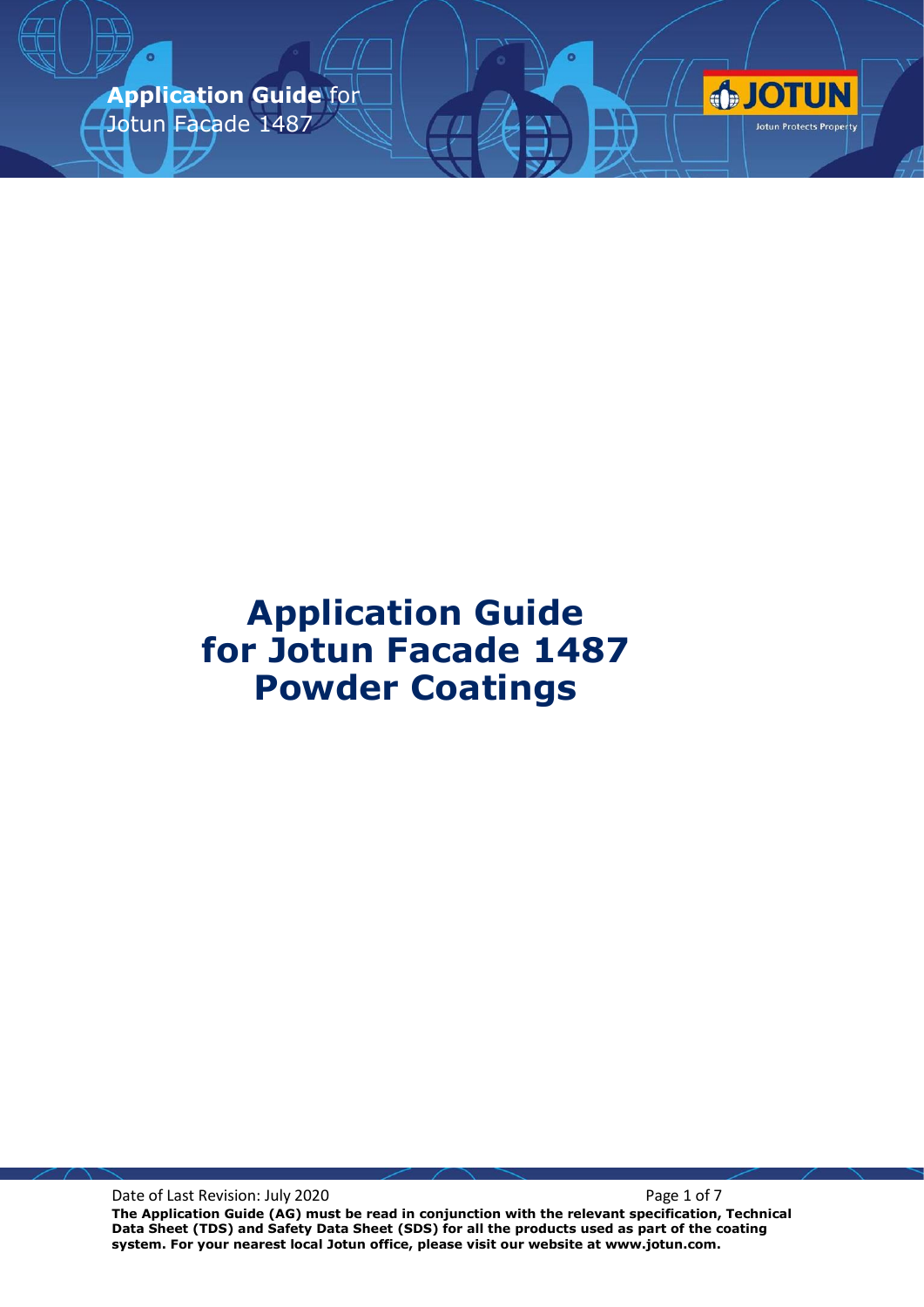

## **Contents**

| 2.0  |  |
|------|--|
| 3.0  |  |
| 4.0  |  |
| 5.0  |  |
| 6.0  |  |
| 7.0  |  |
| 8.0  |  |
| 9.0  |  |
| 10.0 |  |
|      |  |

Date of Last Revision: July 2020 **Page 2 of 7** Page 2 of 7 **The Application Guide (AG) must be read in conjunction with the relevant specification, Technical Data Sheet (TDS) and Safety Data Sheet (SDS) for all the products used as part of the coating system. For your nearest local Jotun office, please visit our website at www.jotun.com.**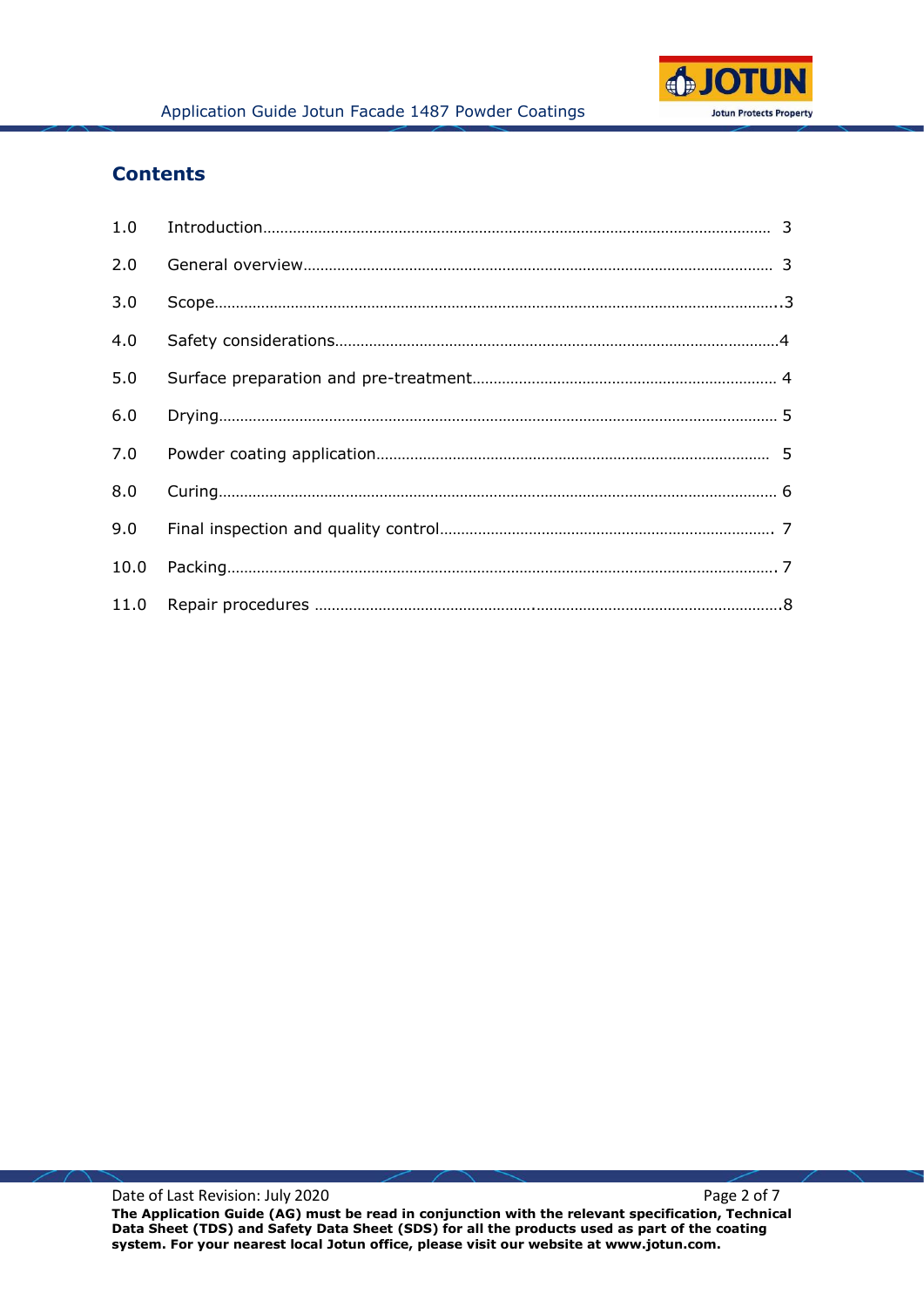

### **1.0 Introduction**

This document provides guidelines for the factory application of Jotun Facade 1487 Powder Coatings for the aesthetic and corrosion protection of architectural aluminum and claddings.

## **2.0 General overview**

Jotun Facade Series are designed to withstand the most stringent weather conditions and meet industry requirements for high performance and long-lasting attractive finishes. It provides good gloss retention and colour stability properties and ensures highest corrosion resistance levels.

The critical steps that must be controlled are:

- 1) Surface preparation and pre-treatment
- 2) Drying
- 3) Powder coating application
- 4) Curing
- 5) Final inspection and quality control
- 6) Packing

### **3.0 Scope**

The Application Guide offers product details and recommended practices for the use of the product.

The data and information provided are not definite requirements. They are guidelines to assist in smooth and safe use, and optimum service of the product. Adherence to the guidelines does not relieve the applicator of responsibility for ensuring that the work meets specification requirements. Jotun's liability is in accordance with general product liability rules.

The Application Guide (AG) must be read in conjunction with the relevant specification, Technical Data Sheet (TDS) and Safety Data Sheet (SDS) for all the products used as part of the coating system.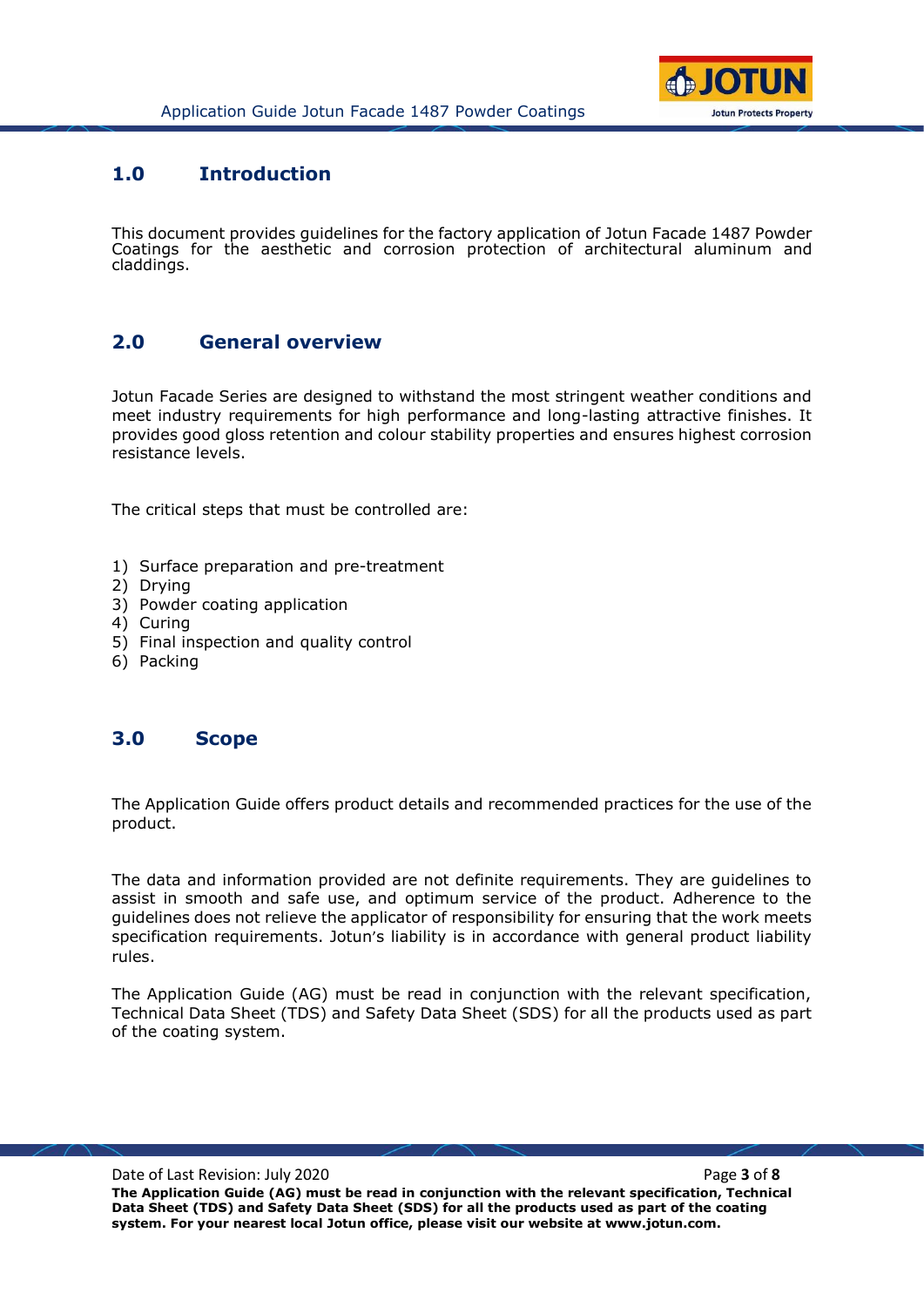

### **4.0 Safety considerations**

Safety is of utmost importance in any powder coating application plant. Proper maintenance of equipment and good housekeeping must always be on the list of the daily, weekly and monthly routines of any powder coating application plant. Suitable Personal Protective Equipment (PPE) should always be worn in the powder application line.

Please refer to relevant Jotun product SDS for further information.

## **5.0 Surface preparation and pre-treatment**

Proper attention should be given to the cleaning and surface preparation of the components or substrates.

The substrates shall be suitable for pretreatment and the coating process. It should allow the coating properties to perform as specified in the relevant TDS for Jotun Facade 1487 as well as other properties specified for this system. The substrates must be bare clean, free from corrosion, and not exposed beforehand to any anodic or organic coating.

There must be no sharp edges. The edges radii must allow the coating to completely cover the whole component's surface to ensure adequate film thickness and prevent holidays.

#### **5.1 Handling**

- 5.1.1 Components or substrates must be carefully handled. Avoid contamination with dust, oil, fat, finger marks, etc.
- 5.1.2 Care should be taken to secure a proper treatment of the total area.

#### **5.2 Pre-treatment**

#### 5.2.1 Chrome pre-treatment

It is recommended that the following pre-treatment is performed. Moreover, always follow the chemical supplier's recommendation.

- a) Degreasing / etching alkaline or acidic. Etching degree must be  $\geq 1$  g/m<sup>2</sup>
- b) Rinse
- c) Acid wash
- d) Rinse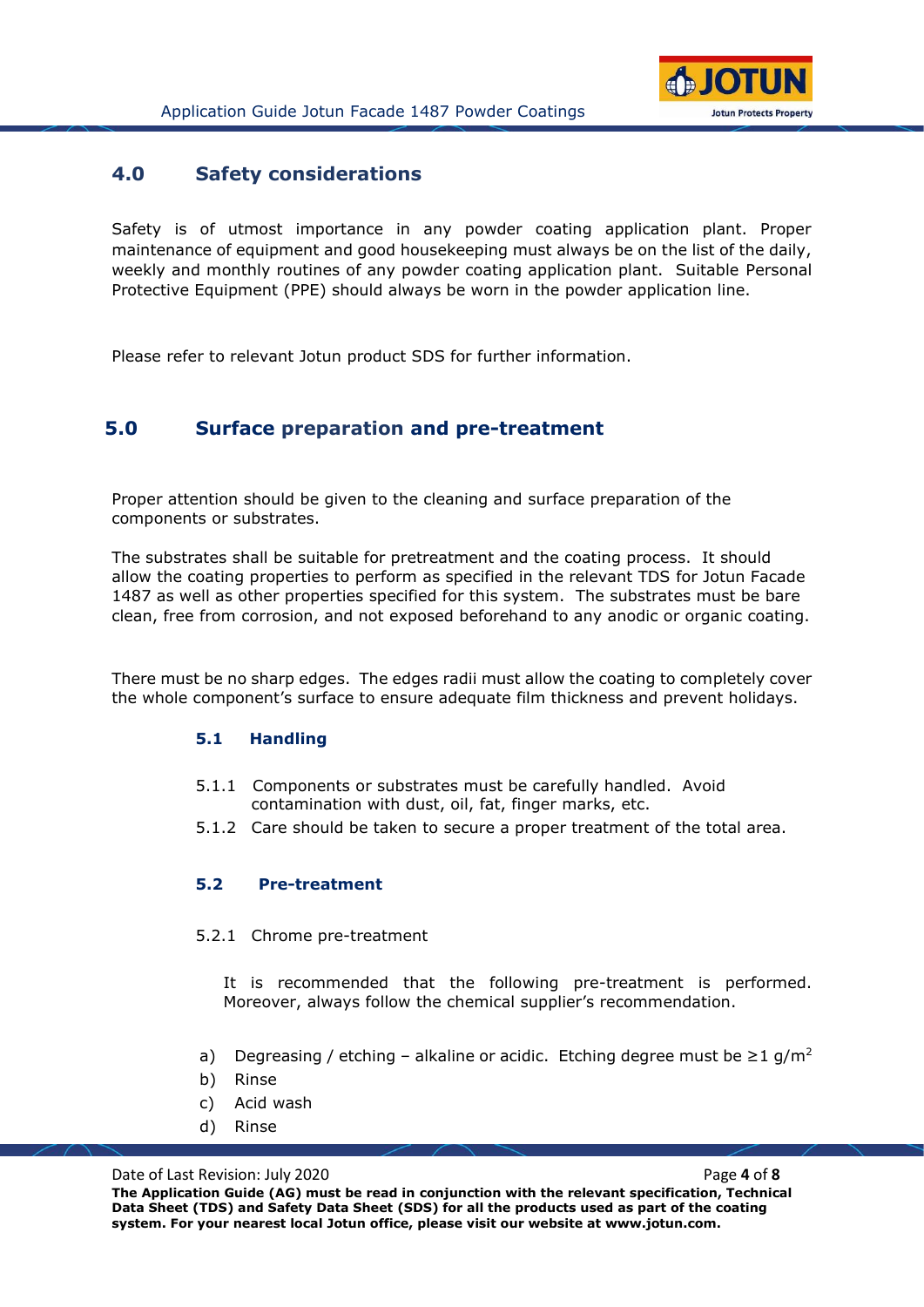

- e) Chromating
- f) Rinse
- g) Rinse, using demineralized water (the last running water from the component should be tested at 20°C. The readings should be taken from the open sections and conductivity readings should be below 30 µSiemens/cm)

The chemical deposition of the chromate conversion layer should be:

Yellow chromate =  $0.6 - 1.2$  g/m<sup>2</sup> Green chromate =  $0.6 - 1.5$  g/m<sup>2</sup>

5.2.2 Chrome-free pre-treatment

Suitable chrome-free pre-treatments are also recommended. Due to the variety of chrome-free pre-treatments available today, only the approved systems from Qualicoat and GSB should be used. Detailed advice should be sought from the pretreatment supplier.

### **6.0 Drying**

Pre-treated components should be dried in an oven. Maximum metal temperatures in the drying oven must not exceed 100°C. Perform the process as per chemical supplier's written instructions.

## **7.0 Powder coating application**

Pre-treated components should never be handled with bare hands.

Pre-treated components are to be immediately transferred to the coating process in a clean and dry state to avoid deterioration of the pre-treatment integrity. Pre-treated components should be powder coated within 16 hours.

A single coat application should be undertaken in one operation, to a minimum film thickness of 60 microns for exposed areas. The coating thickness should not exceed 120 microns if the coated component is to be treated mechanically after coating (i.e. sawing, milling, drilling, etc.).

Date of Last Revision: July 2020 **Page 1 and Allen the Contract Page 1 and Page 5** of **8 Page 5** of **8 The Application Guide (AG) must be read in conjunction with the relevant specification, Technical Data Sheet (TDS) and Safety Data Sheet (SDS) for all the products used as part of the coating system. For your nearest local Jotun office, please visit our website at www.jotun.com.**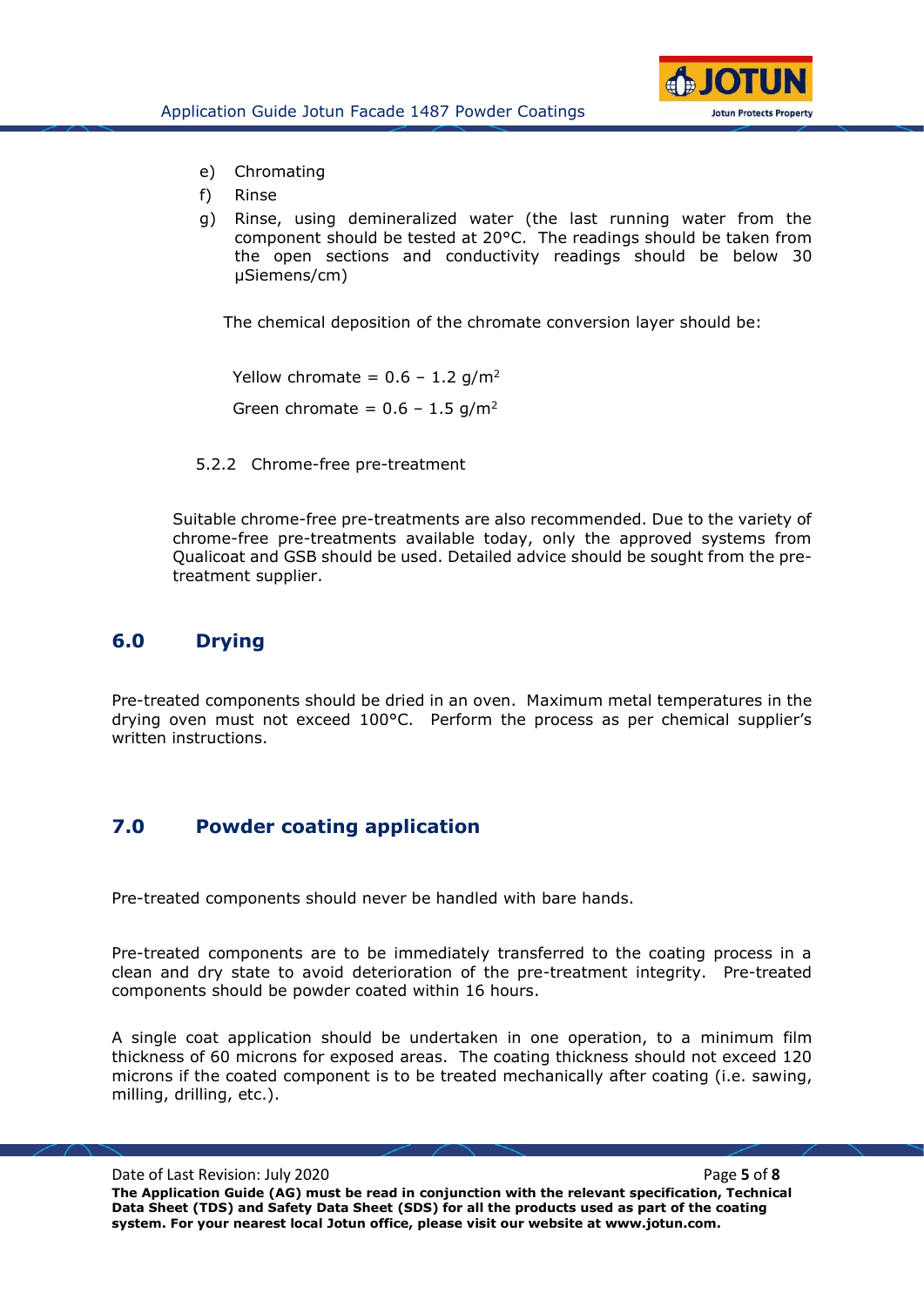

Jotun Facade 1487 have high chargeability during the corona application. It is recommended to start the corona application of 60 kV and 10 µA on the application current. Spraying application parameters may be adjusted to achieve the final coating requirements.

It is advisable to quality assure the reclaim powder prior to use. Sieving equipment is recommended to break any agglomeration and remove any foreign matter in the reclaim powder. It is recommended that reclaiming is done automatically. Virgin to reclaim ratio needs to be closely monitored. Normally, the ratio of reclaim to virgin should not exceed 30%.

For optimum powder coating application process, it is recommended that grounding measurements are conducted on a regular basis. Resistance to ground should always be < 1.0 Megaohm

# **8.0 Curing**

Components once powder coated, should be cured as soon as possible otherwise, the risk of airborne contamination will be high.

The powder coating must be cured as specified by Jotun Powder Coatings for Jotun Facade 1487 TDS.

It is recommended to conduct a weekly oven test. The temperature is best obtained by measuring it at the thickest wall of the component while the oven is fully loaded.

The air temperature in the curing zone must not deviate from the adjusted nominal temperature by more than  $\pm$  10°C.

#### **8.1 Post cure handling**

Coated components should be cooled to below 40°C before handling.

Precaution should be taken to avoid damages on the finished coating during stacking, packaging, storing and transportation.

## **9.0 Final inspection and quality control**

Thorough inspection and coordination with the other application steps are essential for a quality coating. Inspection should be considered as part of the process control operation and not just a decision point for approving or rejecting coatings. If each processing step is done correctly, a high coating quality is assured.

Date of Last Revision: July 2020 **Page 6** of **8 Page 6** of **8 The Application Guide (AG) must be read in conjunction with the relevant specification, Technical Data Sheet (TDS) and Safety Data Sheet (SDS) for all the products used as part of the coating system. For your nearest local Jotun office, please visit our website at www.jotun.com.**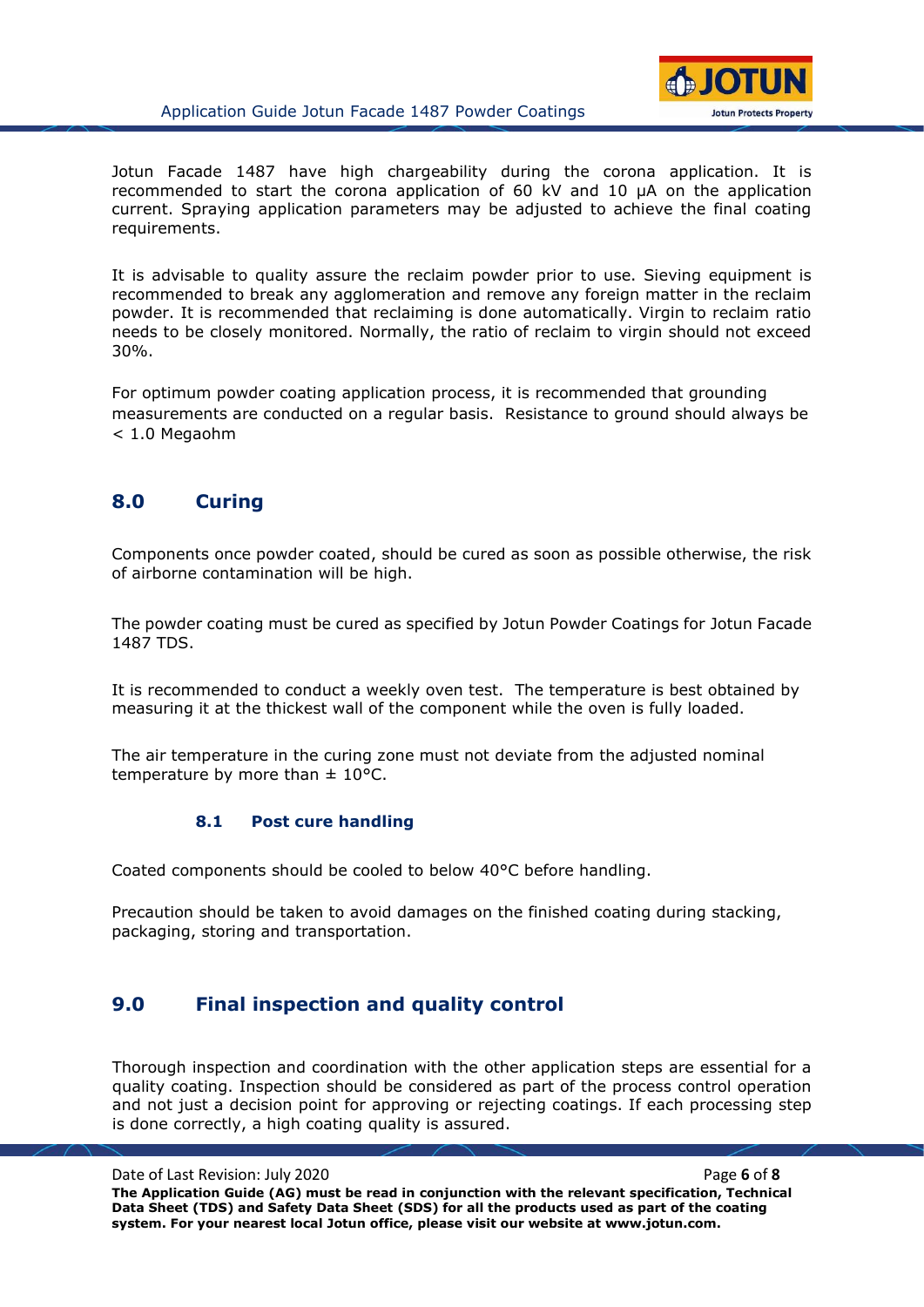

Regular quality control tests after the curing process include, but not limited to, film thickness, visual color assessment, adhesion and other mechanical properties and physical appearance of the coating. Cure test can be carried out using the MEK (Methyl Ethyl Ketone) test.

Jotun guarantees that the gloss measured during powder coating production lies within the TDS range. However, some variation of measured gloss on the powder coated component is possible due to differences in application lines such as oven types (batch vs. conveyor), profile heat up rates, oven temperature stability etc. For more information on permissible specular gloss variations please refer to the respective AAMA and Qualicoat standards.

## **10.0 Packing**

Special care must be taken when loading and unloading the coated components.

To prevent any damage during transportation, each coated component should be packed individually and isolated from other components by crepe paper, with a weight of 150 grams/m<sup>2</sup>, or other suitable cellulose based packaging. Additionally, polyolefin packaging can also be used.

It is the responsibility of the powder coating applicator to quality assure the use of any packaging materials prior to any use.

If coated components are wrapped with any plastic sheet, these coated components must not be subjected to high heat ( $>70^{\circ}$ C) or high humidity ( $>80\%$ ) or direct sunlight.

Regular adhesive tapes should never come into direct contact with the coating.

Should protective tape be required, then only tape designed for the protection of the coated component must be used. No residue of any nature should be left on the finished product.

The suitability of any packaging material for protecting coated component must be quality assured by the applicator prior to use.

## **11.0 Repair procedures**

It is probable that during fabrication, erection and installation there are on site activities like cutting, fixing of nuts/bolts, handling and movement of aluminum structures. These activities can result in physical damage to the coating. In order, to repair the coating the following procedure is recommended.

Date of Last Revision: July 2020 **Page 7** of **8 Page 7** of **8 The Application Guide (AG) must be read in conjunction with the relevant specification, Technical Data Sheet (TDS) and Safety Data Sheet (SDS) for all the products used as part of the coating system. For your nearest local Jotun office, please visit our website at www.jotun.com.**